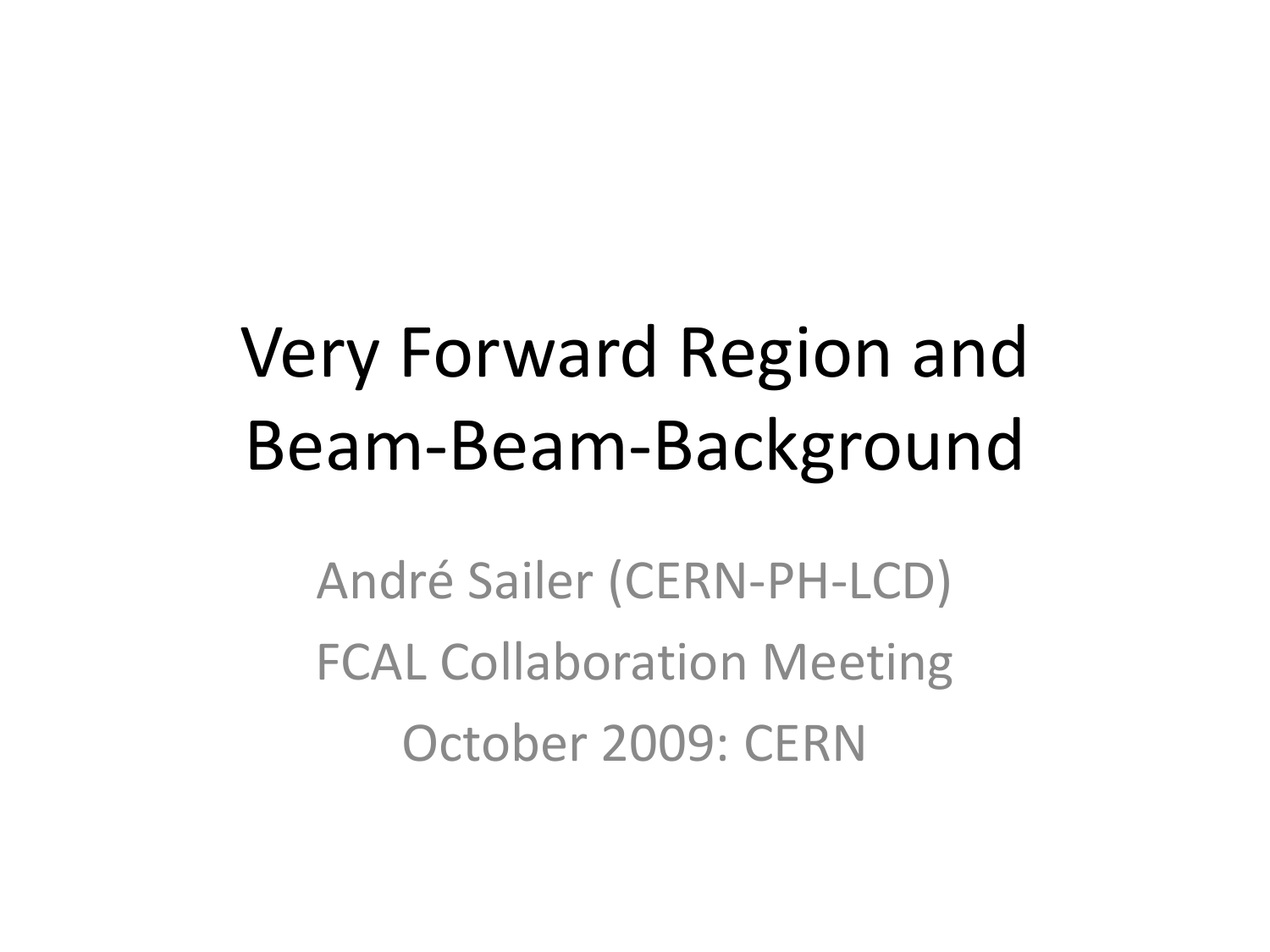### Content

- Beam-Beam-Background Simulations
- Forward Region of a CLIC Detector – LumiCal, BeamCal, QD0 @ CLIC
- Background in the Vertex Detector
- Summary and Conclusions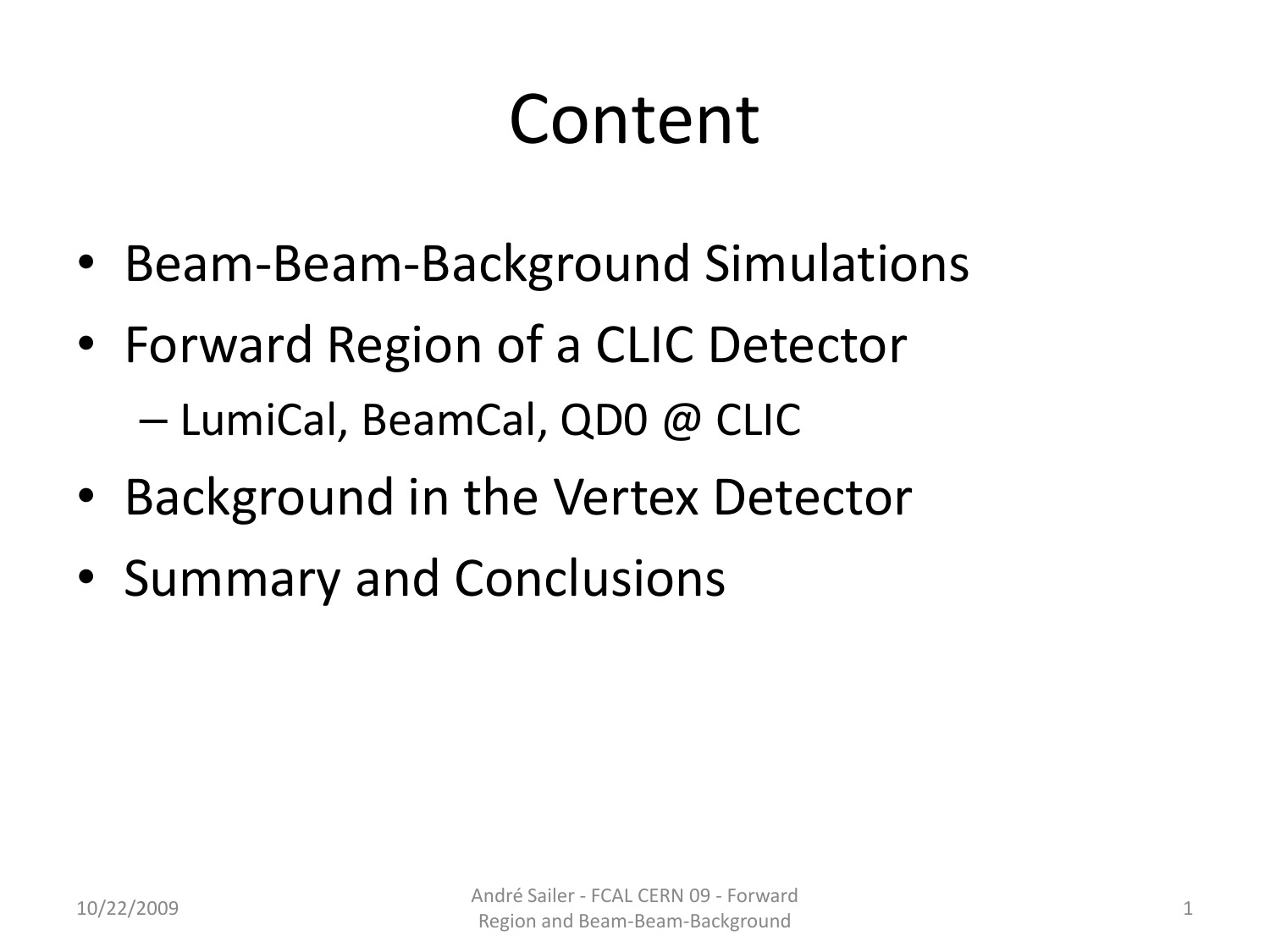### Beam-Beam-Background

- Full Detector Simulation (Geant4, Mokka) with Beam-Beam-Background
	- Considering only incoherent Pairs: ≈3\*10<sup>5</sup>/BX
	- 10 BX for some statistics
- What is the Background in the Detector?
	- Focus on the Vertex Detector
		- But must take the rest of the Detector into account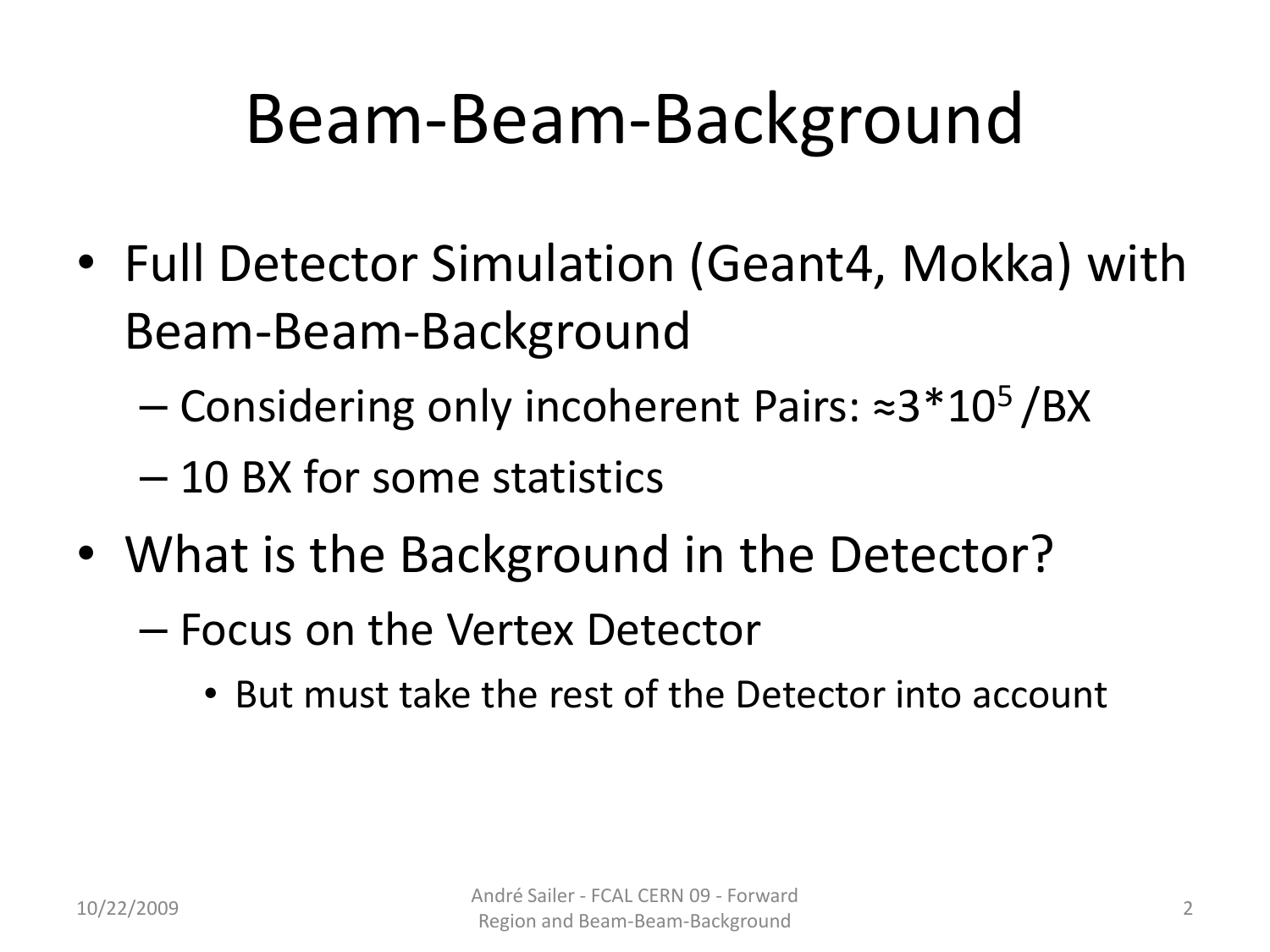#### Vertex Detector

- 3 Double Layers
- In Z from -12.5 to +12.5 cm
- $R = 31, 46, 60$
- 50 micron Silicon
	- Threshold: 3.4 keV
- + Electronics + Support

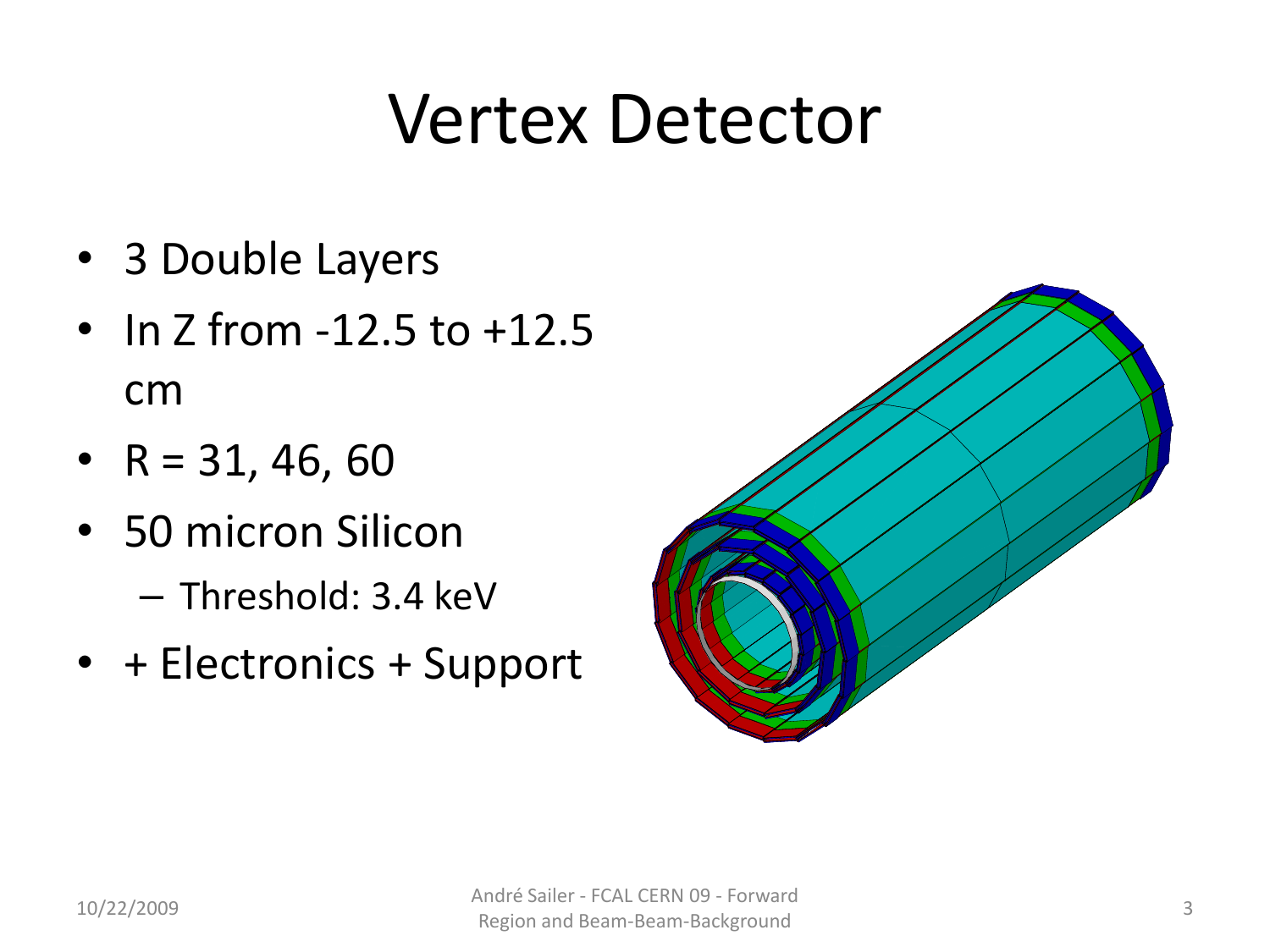# Forward Region of a CLIC Detector

- 20 mrad crossing angle
- LumiCal >= 40 mrad
- BeamCal >= 10 mrad – 3.5 cm inner radius
- Conical beam pipe after BeamCal with 10 mrad opening angle
- (Present Status)





10/22/2009 André Sailer - FCAL CERN 09 - Forward Region and Beam-Beam-Background 4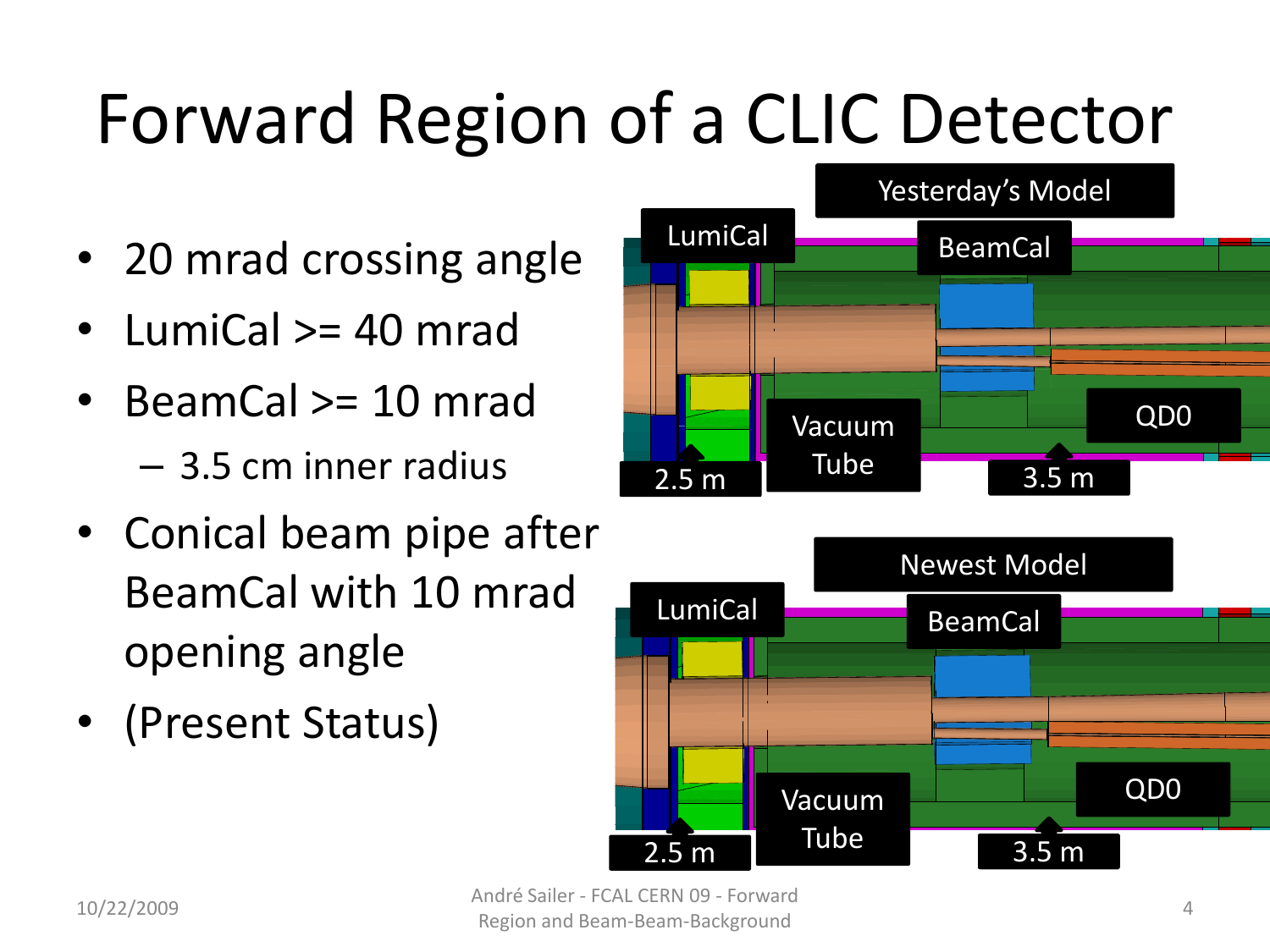# LumiCal

- 40 Layers Silicon-Tungsten (Si-W) Sandwich Calorimeter
- Counts Bhabha events to measure Luminosity
- Centered on Outgoing Beam axis
- Inner radius: 10 cm
	- Due to Incoherent Pairs
- No material supposed to be between LumiCal and IP
	- 35 cm radius is a bit much in this case
	- What happens, if the tracking disks cover (part of) LumiCal



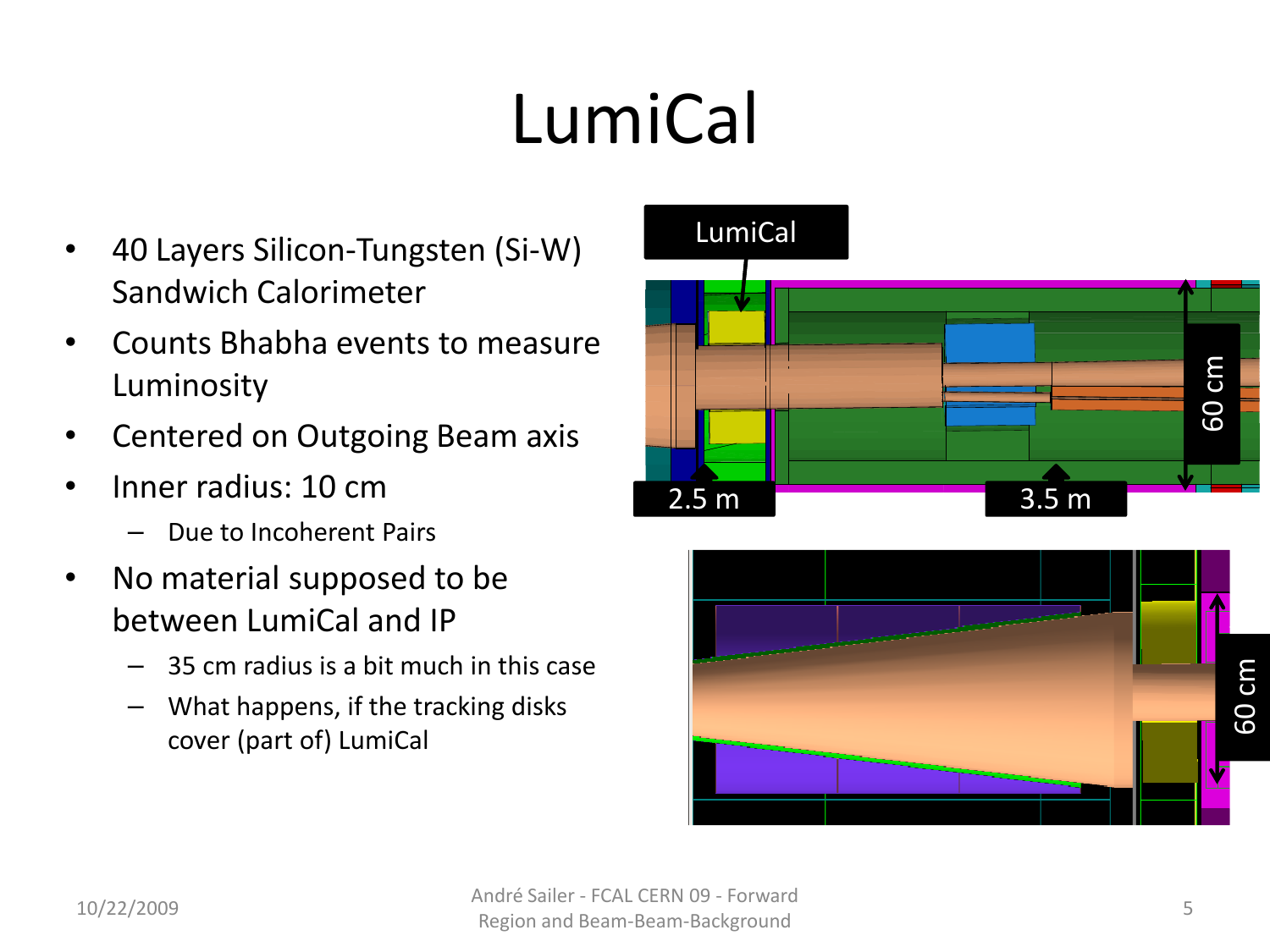# BeamCal

- (?)-Tungsten Sandwich Calorimeter
- 3.2 m from IP
- Centered on outgoing beam pipe
- Inner radius: 3.5 cm (11 mrad)
- Outer Radius: 15 cm (47 mrad)
	- Outer radius to complement LumiCal coverage
- Dump for incoherent pairs
- Collision/Luminosity Monitoring?
- Masking against back-scattering particles from post-collision line
- Electron Veto for 2-Photon events
	- Smaller inner radius desirable
	- Background from Backscatters/ Coherent Pairs **Side Front** Pairs **Side Front**





André Sailer - FCAL CERN 09 - Forward Region and Beam-Beam-Background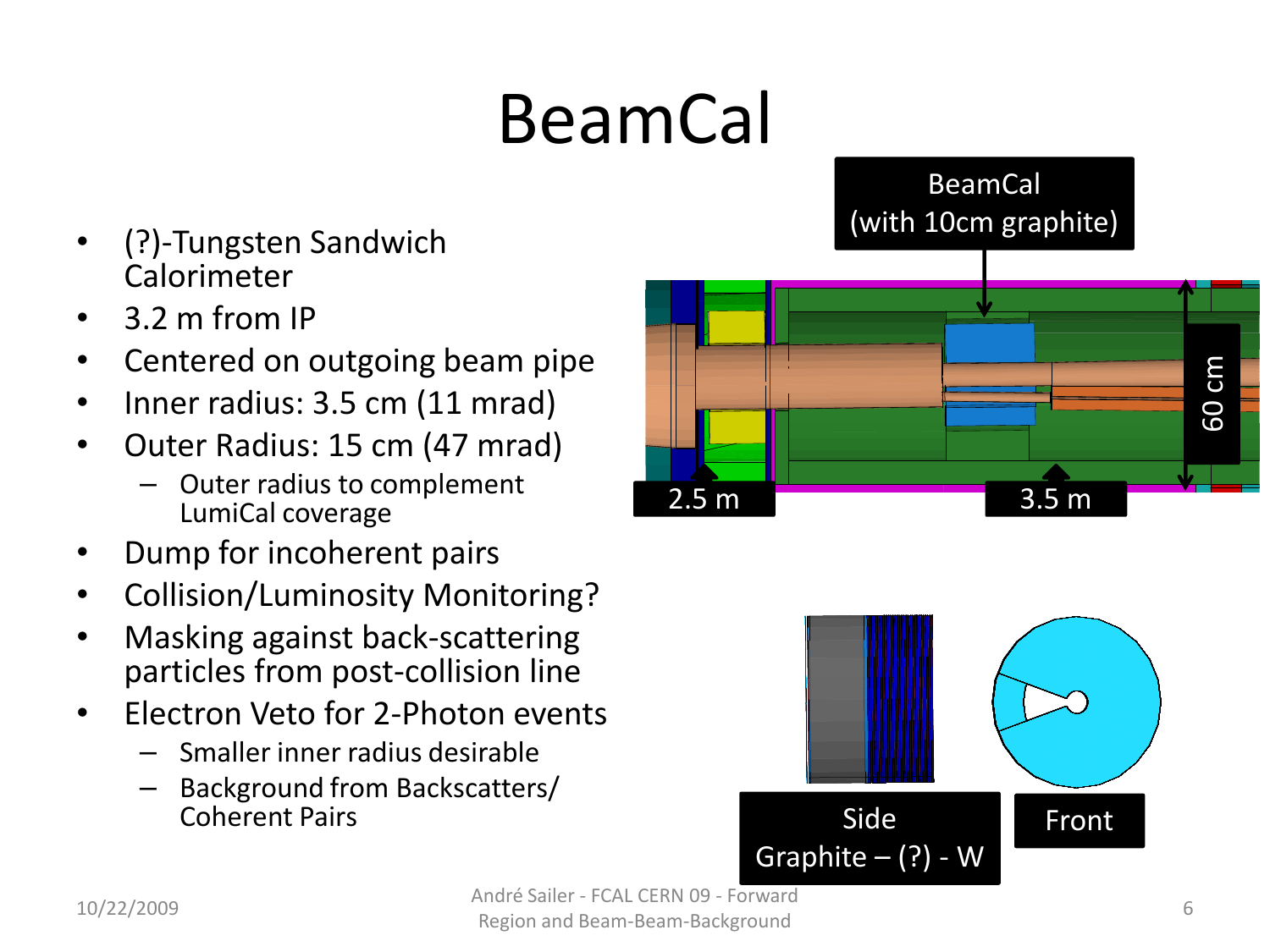#### QD0

(See Talk by M. Modena CLIC09

http://indico.cern.ch/contributionDisplay.py?contribId=57&sessionId=8&confId=45580)

- QD0 Prototype
	- 33cm height
	- Should fit into forward region
- Has to be stable to ≈0.1nm
- 10 mrad space for outgoing beam pipe
- Move BeamCal Forward
	- Coils extend a little beyond Z=3.5 m
	- Allow Space for Intra-Train-Feedback







QD0

R=35mm

André Sailer - FCAL CERN 09 - Forward Region and Beam-Beam-Background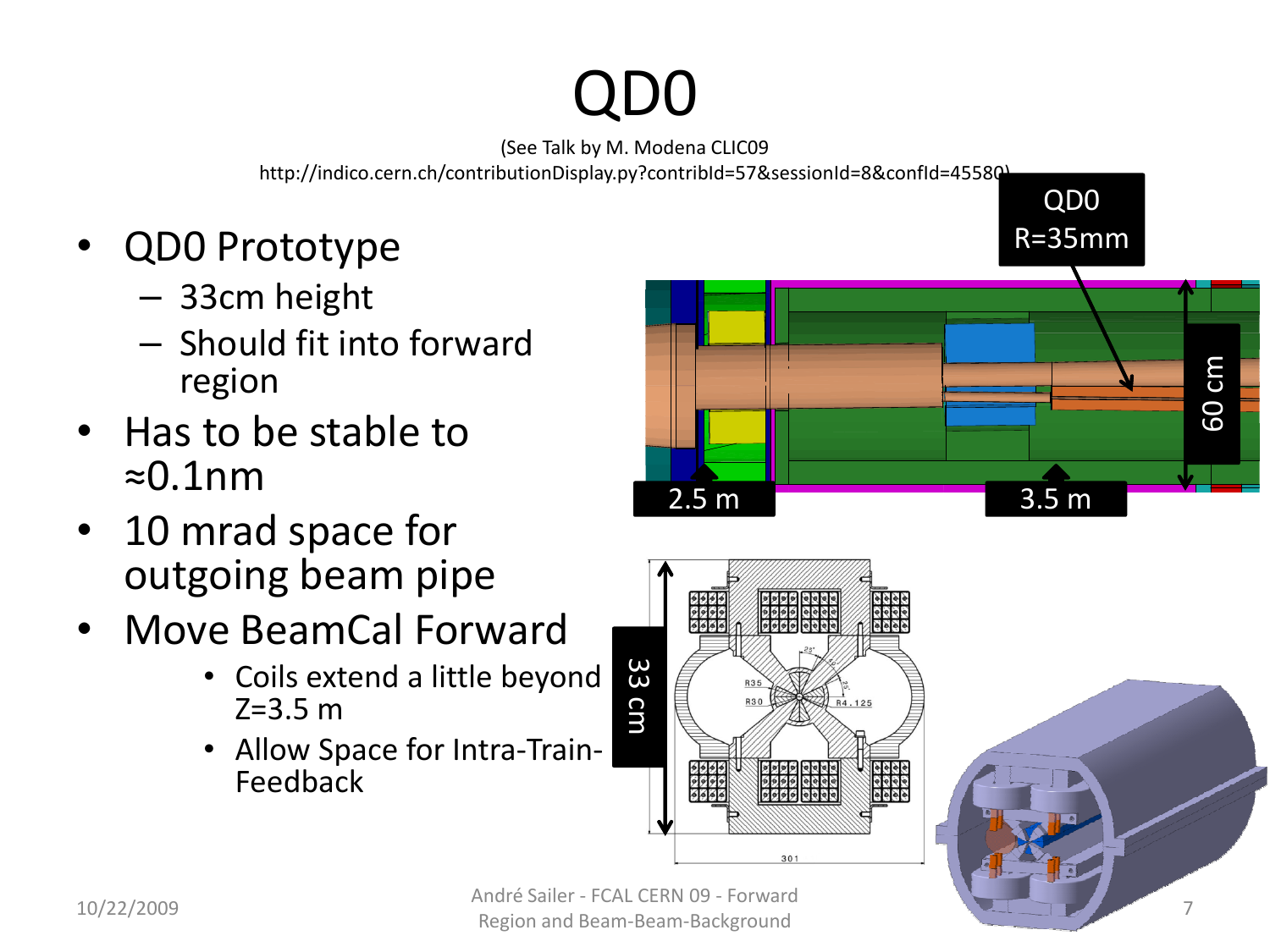### Background in the Vertex Detector (I)

- Roughly 25k Hits in the VXD
- One third directly from IP
	- Reduce with higher B-Field
	- Larger Inner Radius
- 5k from BeamCal – Larger Inner Radius
- 10k from "Tube"
	- Mostly back-scattering from behind/inside BeamCal
- $\cdot$  0.02 Hits /mm<sup>2</sup>/BX

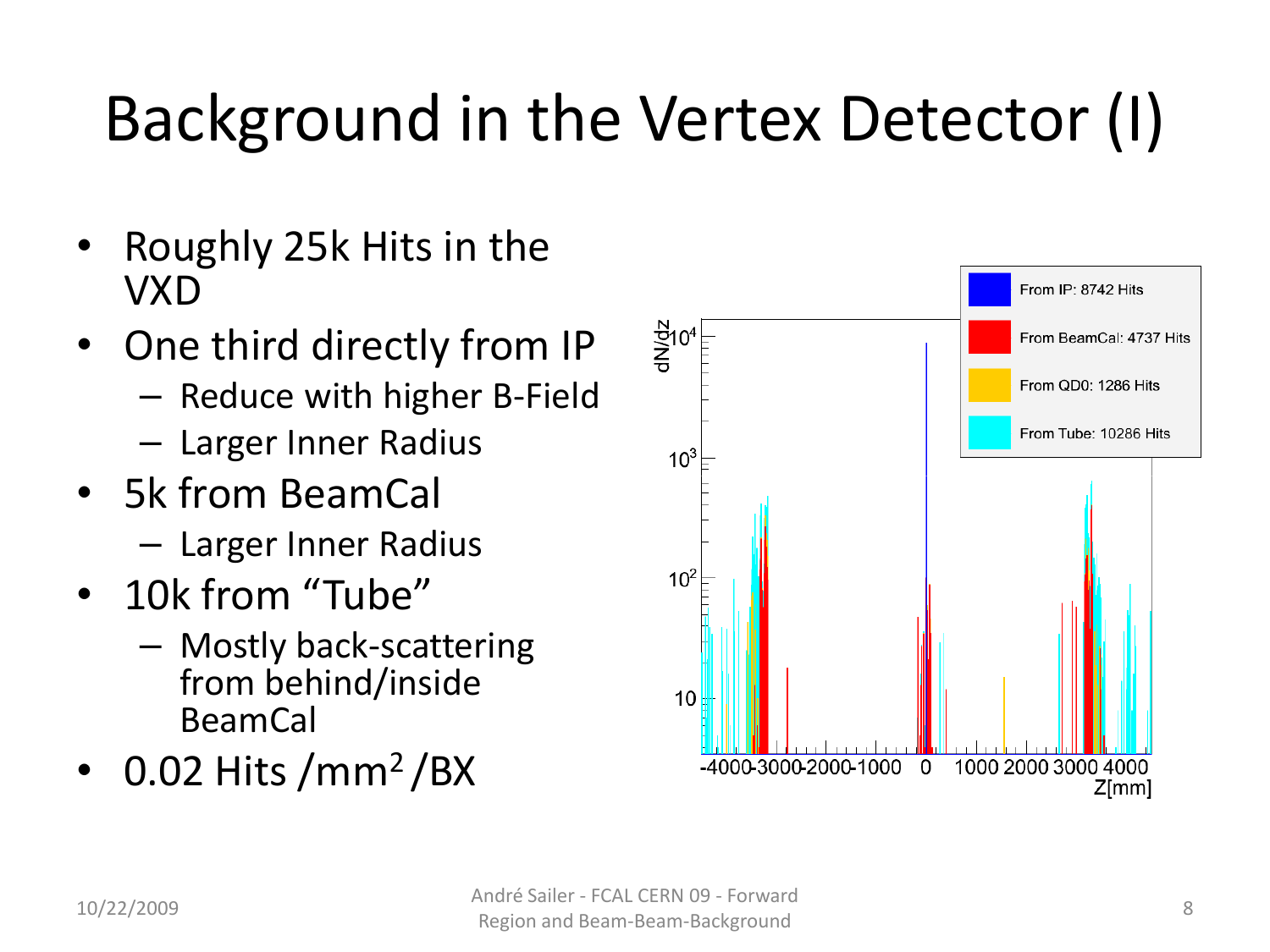### Background in the Vertex Detector (II)

- Time separation between direct Hits and back-scattered Hits
- As expected from time of flight



10/22/2009 André Sailer - FCAL CERN 09 - Forward André Sailer - FCAL CERN 09 - Forward  $\frac{6}{10}$  5 10 15 20 25 30 35 40 45 5<br>Region and Beam-Beam-Background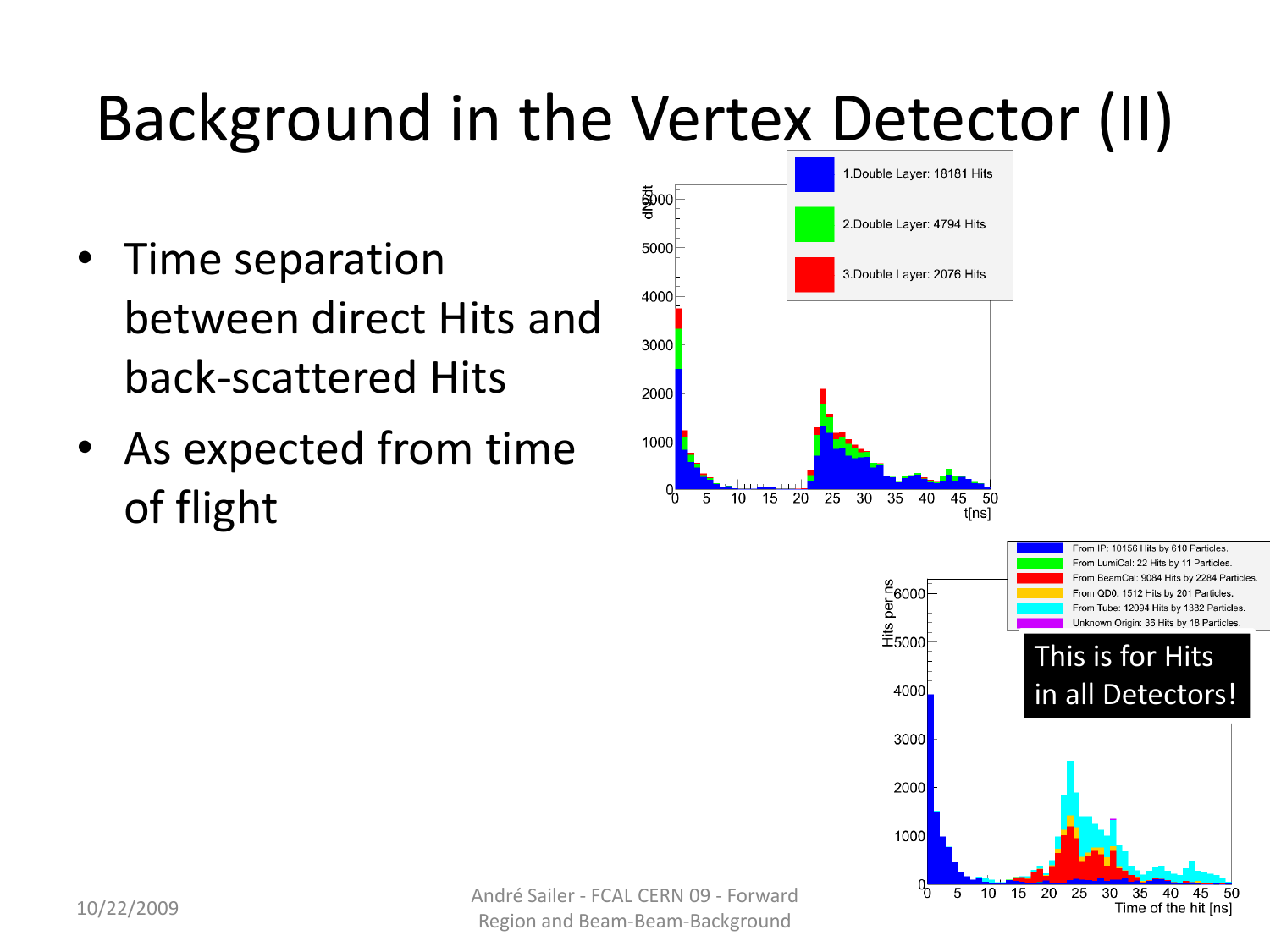### Background in the Vertex Detector (III)

- Not touching  $\sqrt{z}$ envelope of Incoherent Pairs
- Reduction in Length does not change hit density
	- Reduces Tracking Coverage

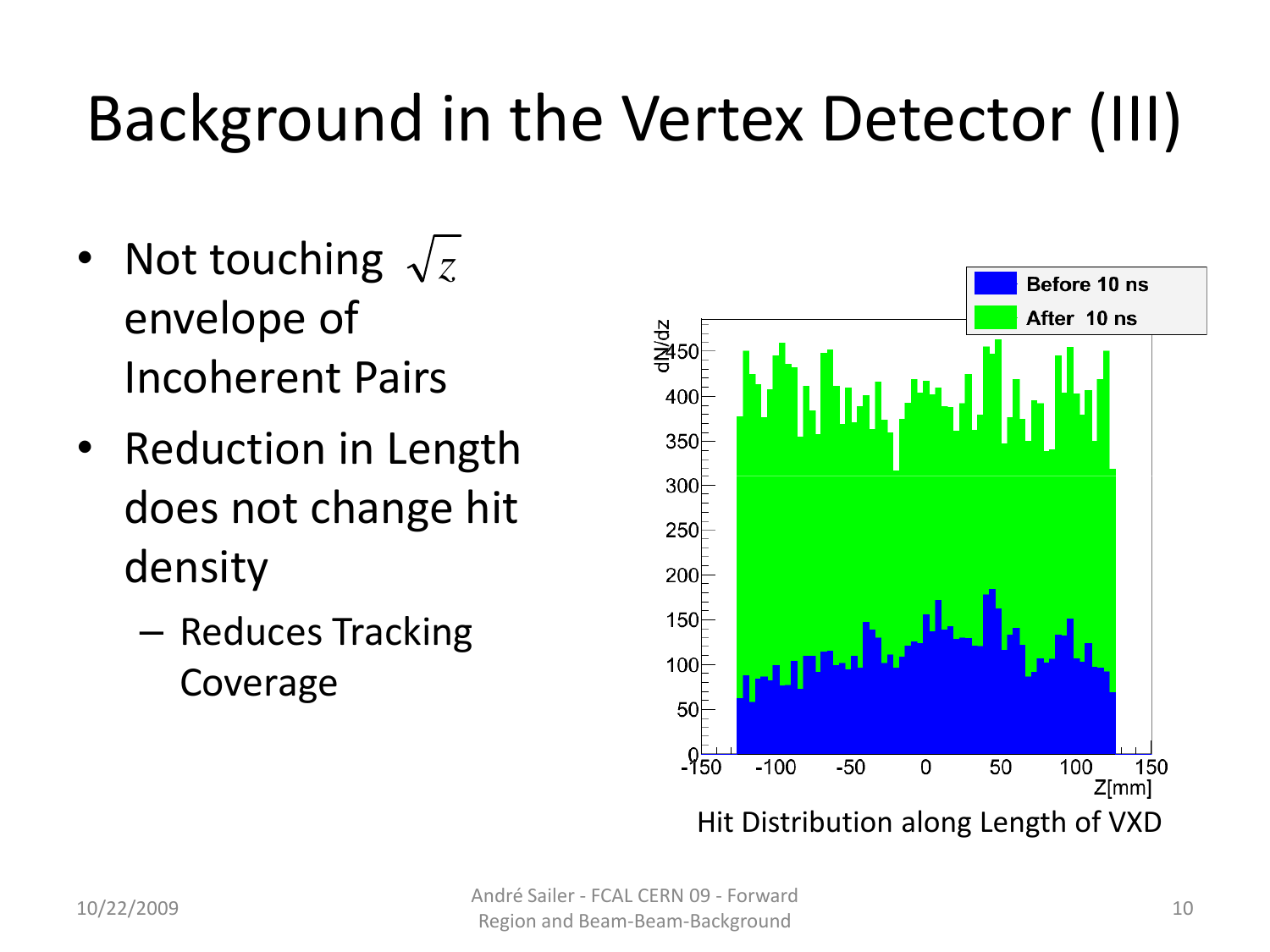### Background in the Vertex Detector (IV)

- Hits in First Layer of Vertex Detector
	- $-$  0.02 Hits per mm<sup>2</sup>/BX
	- 6 Hits per mm<sup>2</sup>/Train
	- 6 times higher than prior estimate (Barbara's Talk)
- Includes Back-scattered particles
- Particles from IP hit VXD more than 3 times
- Hits per BX similar to ILC (at smaller radius)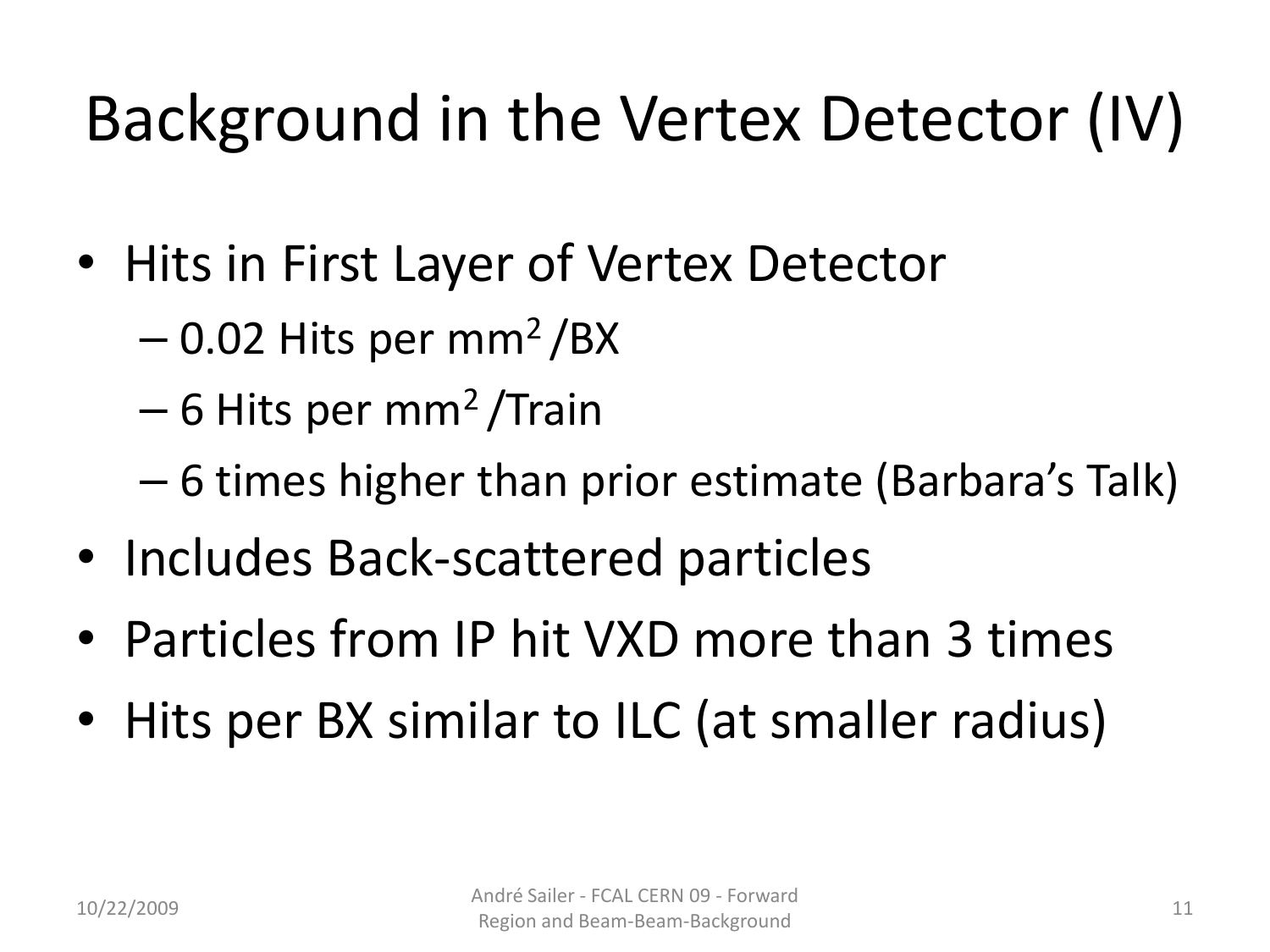## BeamCal closer to IP

- Work done few days ago
- Very preliminary
- Moved BeamCal 30 cm closer to IP
	- 3.2 cm inner Radius (vs. 3.5 cm)
- Larger Distance to QD0
	- Make some Space for Intra-Train-Feedback
- 10% more Hits in innermost VXD Layer

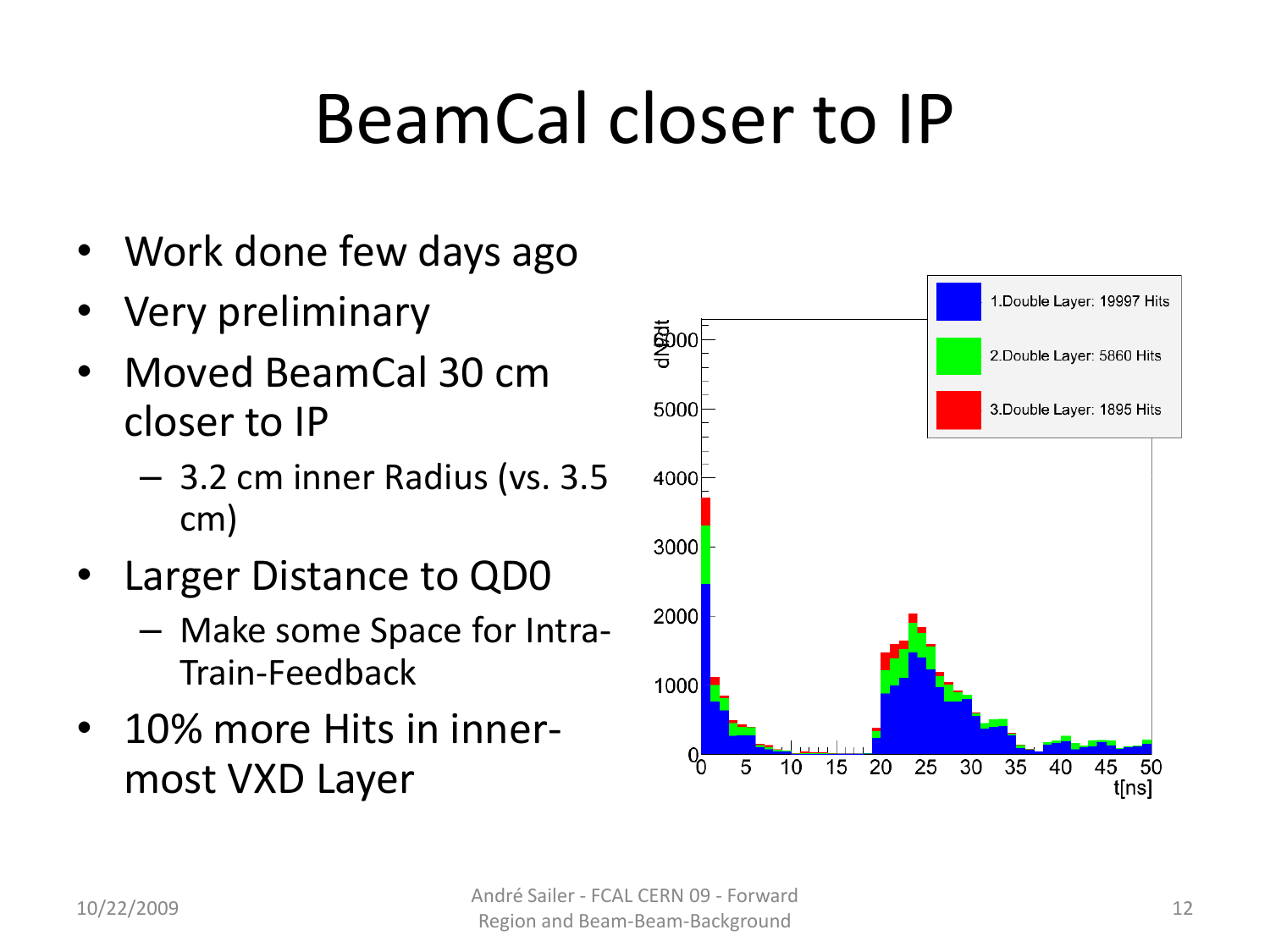#### Input from Beam Physics Team needed

- What is the expected Bunch to Bunch fluctuation in Beam-Beam-Background?
	- Expected Beam Offsets
	- Simulate Full Bunch Train
- Need this to understand Electron tagging efficiency of BeamCal
	- Not only the deposited Energy is the issue, but also the fluctuations
- Better estimation of Background in Detectors